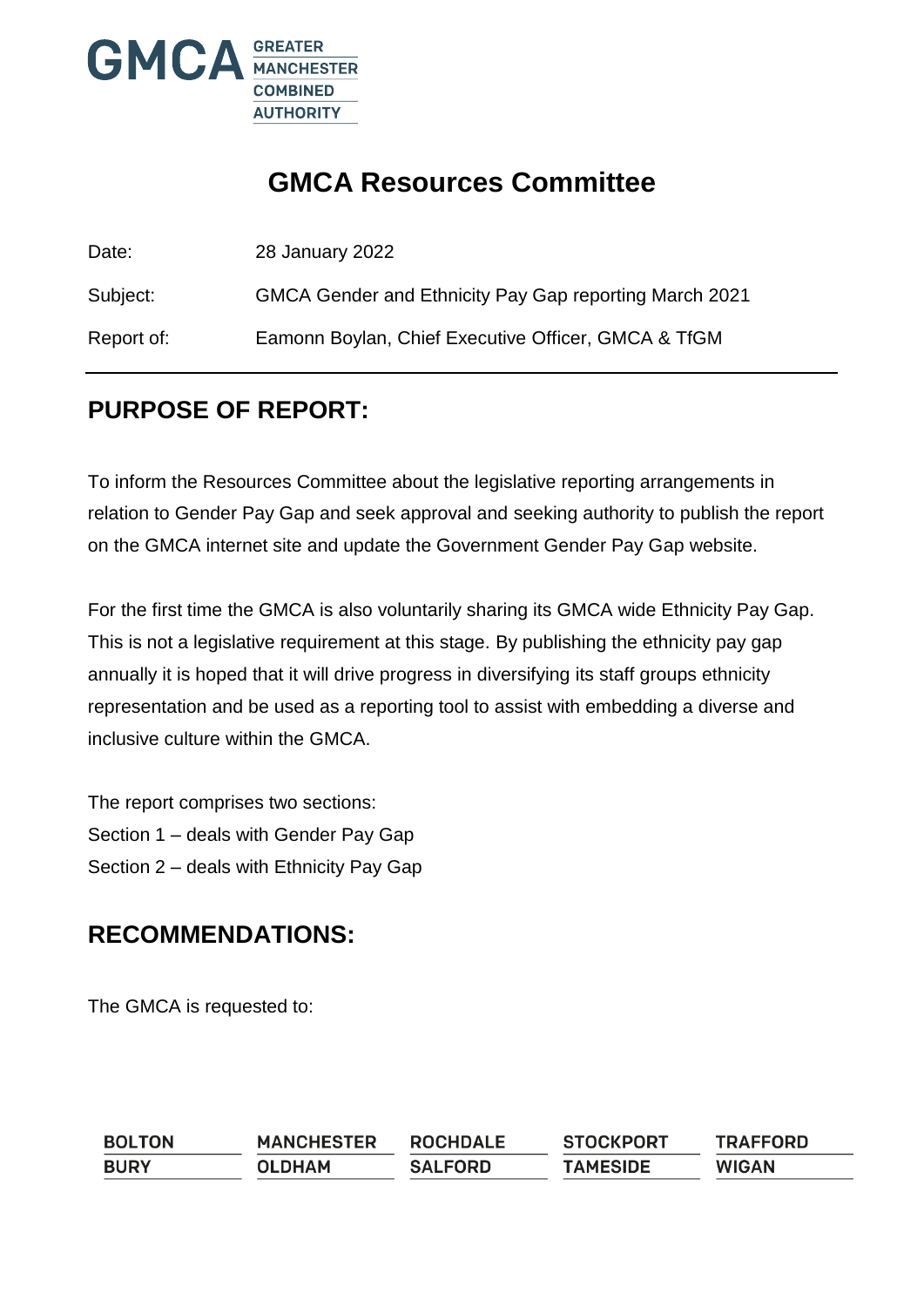- 1. Approve the publication of the GMCA Gender Pay Gap on the GMCA website on an annual basis based on snapshot data at 31 March 2021, to comply with the legislative requirement for employers with more than 250 employees.
- 2. To endorse the proposal to publish the GMCA wide Ethnicity Pay Gap.

## **CONTACT OFFICERS:**

Amanda Stevens, Assistant Director - Workforce Operations Mallicka Mandal, Assistant Director - Workforce Strategy and Talent Ashley Southern, HR Systems & Information Manager,

## **Equalities Impact, Carbon and Sustainability Assessment:**

| <b>Impacts Questionnaire</b>                                   |               |                                                                      |                                                                                   |                                  |
|----------------------------------------------------------------|---------------|----------------------------------------------------------------------|-----------------------------------------------------------------------------------|----------------------------------|
| Impact Indicator                                               | <b>Result</b> |                                                                      | Justification/Mitigation                                                          |                                  |
| Equality and Inclusion                                         | G             |                                                                      |                                                                                   |                                  |
| Health                                                         |               |                                                                      |                                                                                   |                                  |
| Resilience and<br>Adaptation                                   |               |                                                                      |                                                                                   |                                  |
| Housing                                                        |               |                                                                      |                                                                                   |                                  |
| Economy                                                        |               |                                                                      |                                                                                   |                                  |
| Mobility and<br>Connectivity                                   |               |                                                                      |                                                                                   |                                  |
| Carbon, Nature and<br>Environment                              |               |                                                                      |                                                                                   |                                  |
| Consumption and<br>Production                                  |               |                                                                      |                                                                                   |                                  |
| Contribution to achieving the<br>GM Carbon Neutral 2038 target |               |                                                                      |                                                                                   |                                  |
| <b>Further Assessment(s):</b>                                  |               | <b>Equalities Impact Assessment</b>                                  |                                                                                   |                                  |
| Positive impacts overall,<br>whether long or short<br>term.    |               | Mix of positive and<br>negative impacts. Trade-<br>offs to consider. | Mostly negative, with at<br>least one positive aspect.<br>Trade-offs to consider. | <b>Negative impacts overall.</b> |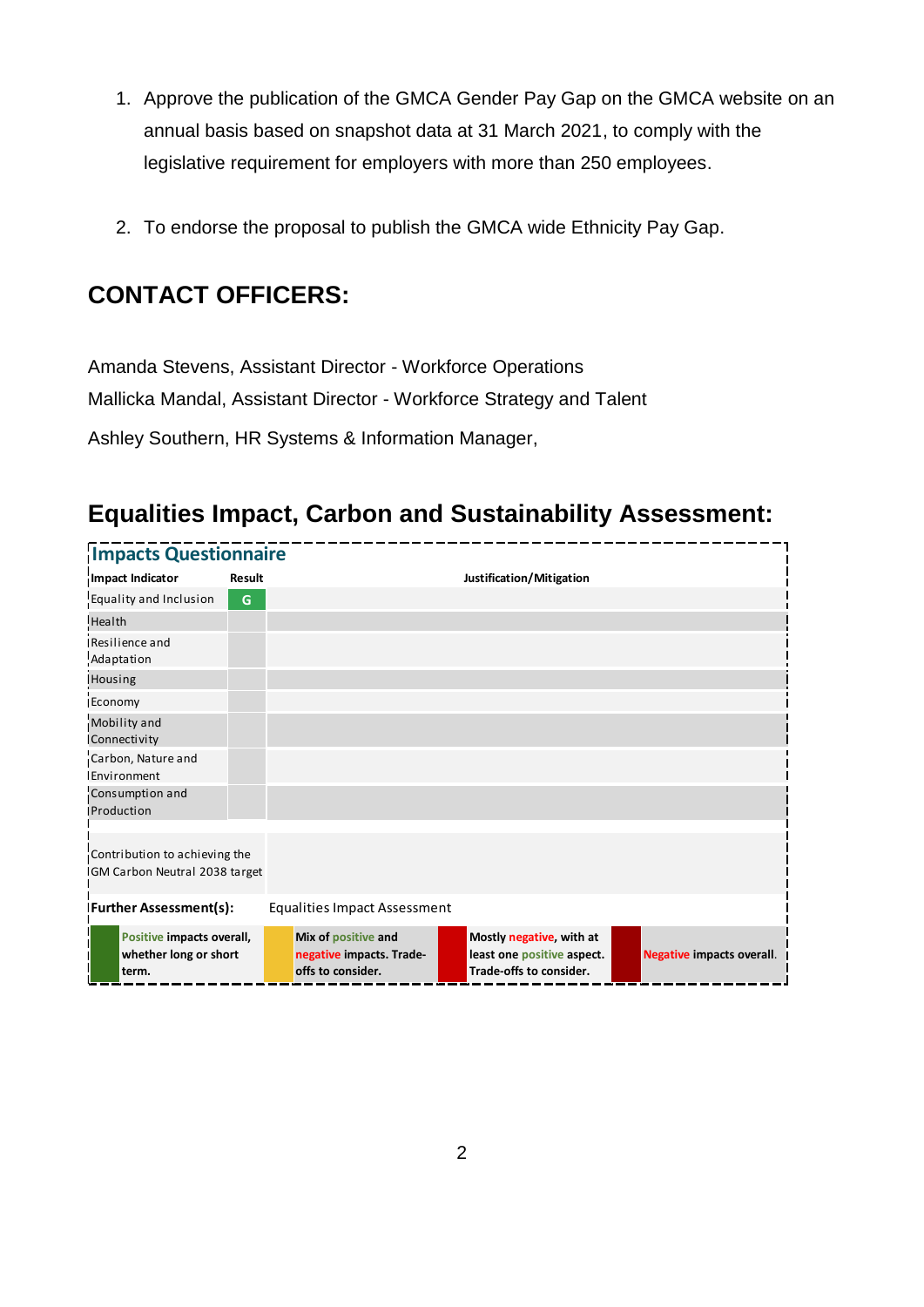# **Risk Management:**

The current "Gender Pay Gap Report at the snapshot date of 31 March 2020" is available on the intranet and published on the Government website. Approval by the Resources Committee in January 2022 will enable the publication of the Gender Pay Gap Report as at the snapshot date of 31 March 2021" by March 2022 which ensures the statutory requirements for publication on 30 March 2022 are met. Any further guidance provided will be incorporated into the policy to ensure it meets legislative requirements.

# **Legal Considerations:**

Legislative requirement.

## **Financial Consequences – Revenue:**

Not Applicable.

## **Financial Consequences – Capital:**

Not Applicable.

### **Number of attachments to the report:**

One.

# **Comments/recommendations from Overview & Scrutiny**

### **Committee:**

Not Applicable.

# **BACKGROUND PAPERS:**

- The Equality Act 2010 (Specific Duties and Public Authorities) Regulations 2017.
- ACAS Guidance on Gender Pay Gap
- To comply with the Gender Pay Gap legislation the following reports were compiled and run on the snapshot date of 31 March 2021 by the MI Analyst:
	- o iTrent Gender Pay Gap Report;
	- o iTrent Pay Element Report;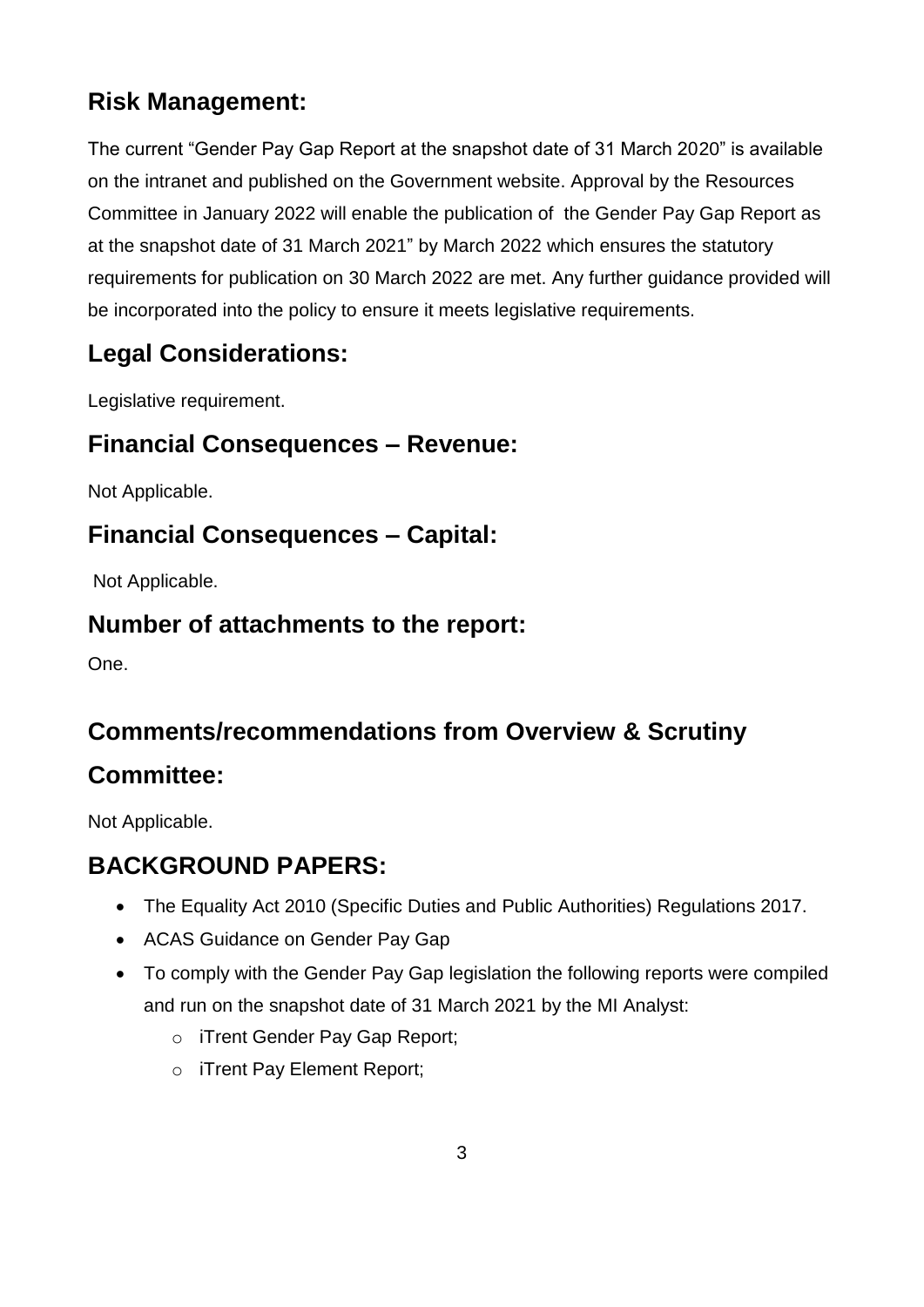- o Headcount Report used at the Snapshot data for KPIs (Structure, Hours, Gender, Occupational Group, Basic Pay, Joining dates etc.);
- o Starters and Leavers Report compiled for KPI reporting;
- o Absence Report to identify Sickness, Maternity, Paternity and Adoption leave.
- Various comparisons, calculations and reconciliations were performed to produce the final set of data which has been signed off by the Deputy Payroll & Pensions Manager and the HR Systems & Information Manager.

#### **TRACKING/PROCESS**

Does this report relate to a major strategic decision, as set out in the GMCA Constitution? No

#### **EXEMPTION FROM CALL IN**

Are there any aspects in this report which means it should be considered to be exempt from call in by the relevant Scrutiny Committee on the grounds of urgency?

No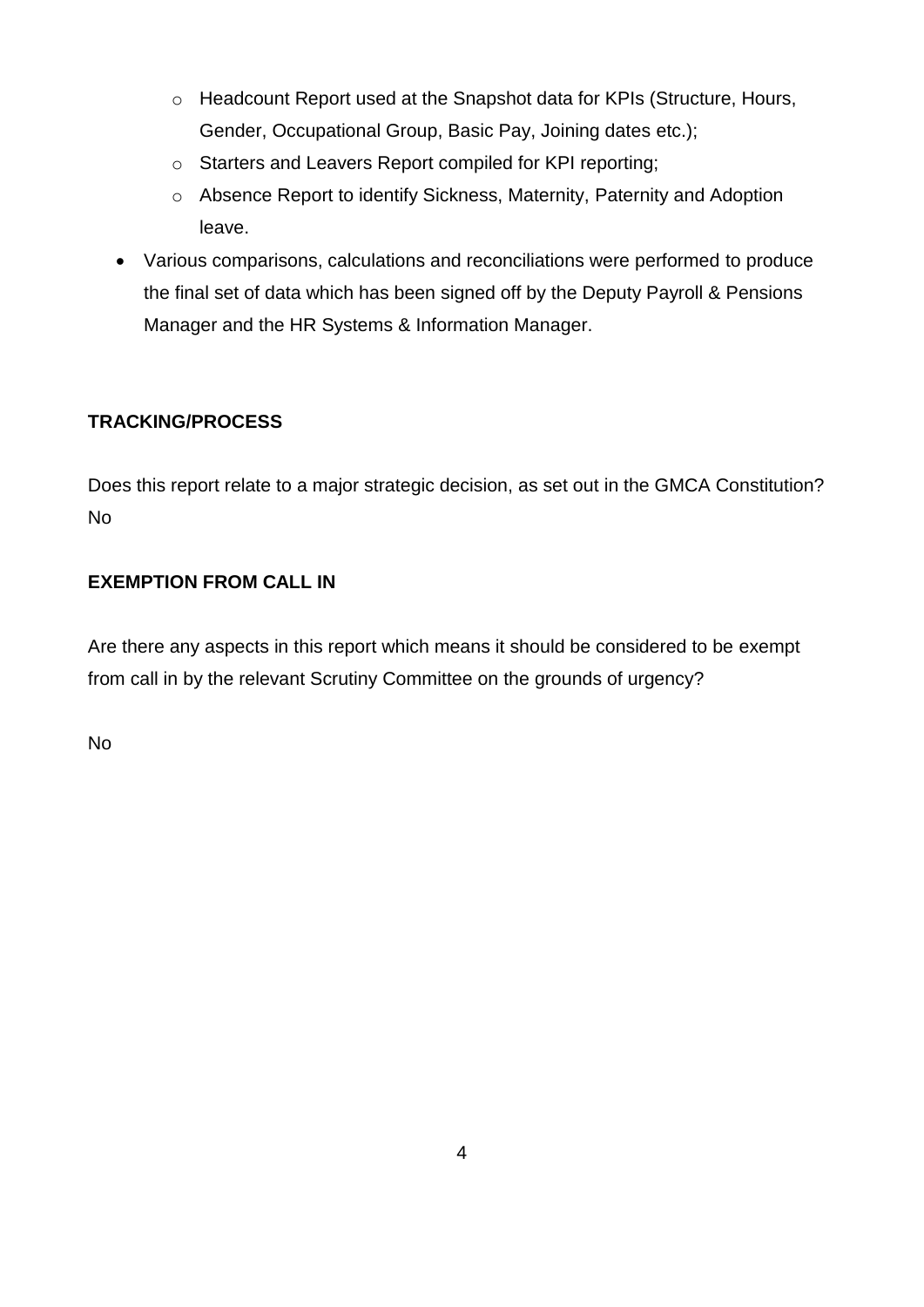# **1. SECTION 1 – GENDER PAY GAP**

### **1.1 INTRODUCTION/BACKGROUND**

The Gender Pay Gap is the difference in average pay between the men and women in the workforce, irrespective of their role or seniority.

The Gender Pay Gap is not the same as equal pay, which deals with paying men and women equally for performing the same (or similar) work. Equal pay is a requirement in law since 1970.

### **1.2 RELATED LEGISLATION / REGULATIONS**

The Equality Act 2010 (Specific Duties and Public Authorities) Regulations 2017 apply to specified English authorities, specified cross-border authorities and specified non-devolved authorities across England, Scotland and Wales. The public-sector requirements were introduced as part of the existing public-sector equality duty, rather than as a standalone requirement. The Equality Act 2010 (Specific Duties and Public Authorities) Regulations 2017 came into force on 31 March 2017. The Equality Act 2010 (Gender Pay Gap Information) Regulations 2017 applies to all private and voluntary sector employers with 250 or more employees.

The regulations introduced in 2017 require public, private and voluntary sector organisations, with 250 or more employees on a specified 'snapshot date' relevant to their sector, to report annually on their gender pay gap, using six different measures (see requirements below).

### **1.3 REQUIREMENTS**

Gender pay gap calculations are based on employer payroll data drawn from a specific date each year. This specific date is called the 'snapshot date'.

The organisation has a duty to publish annually the following information relating to pay:

- Requirement 1: The difference between the mean hourly rate of pay of relevant male and female employees.
- Requirement 2: The difference between the median hourly rate of pay of relevant male and female employees.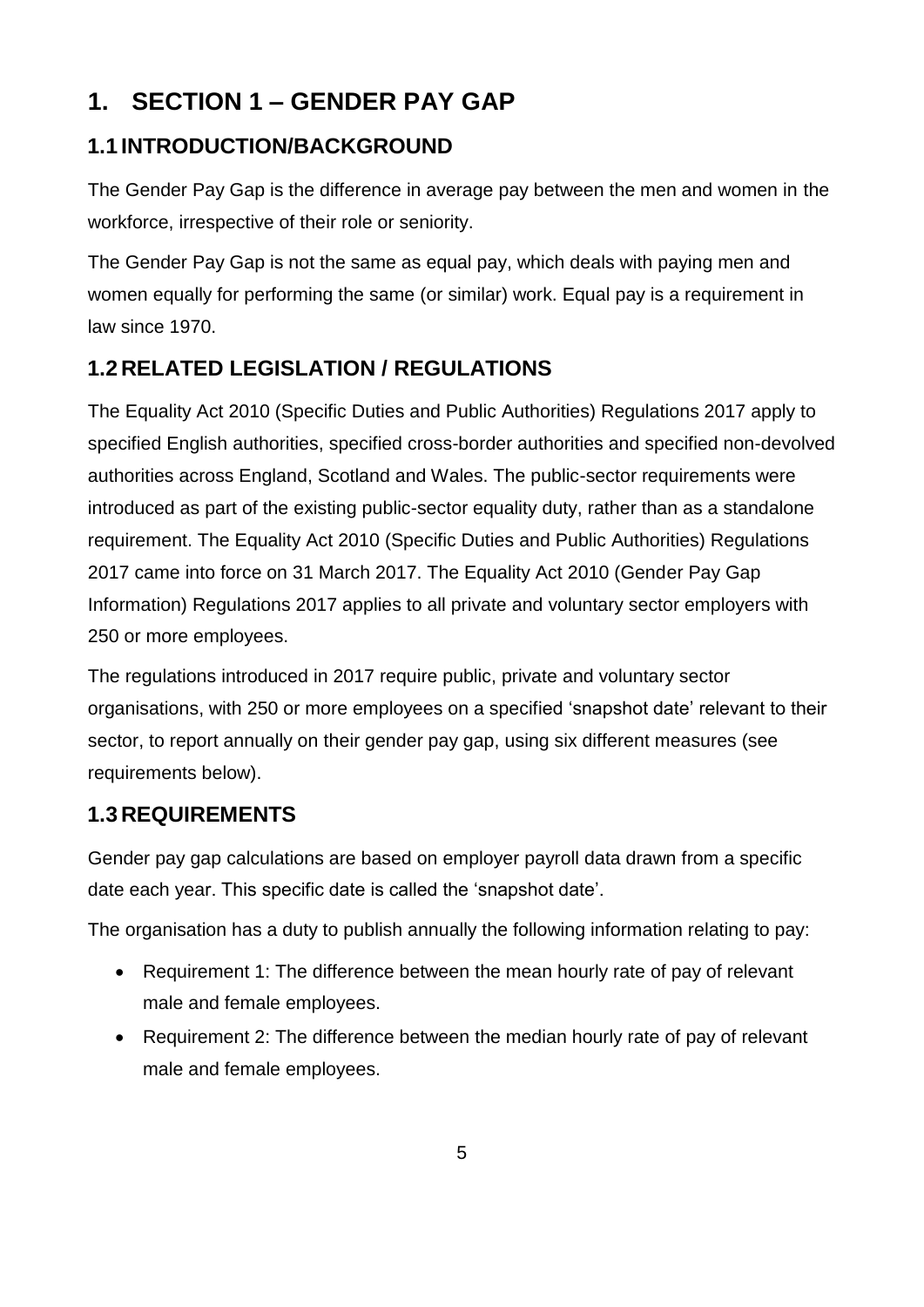- Requirement 3: The difference between the mean bonus pay paid to relevant male and female employees - Not applicable as GMCA does not pay any bonuses.
- Requirement 4: The difference between the median bonus pay paid to relevant male and female employees - Not applicable as GMCA does not pay any bonuses.
- Requirement 5: The proportions of relevant male and female employees who were paid bonus pay - Not applicable as GMCA does not pay bonuses.
- Requirement 6: The proportions of relevant male and female employees in the lower, lower middle, upper middle and upper quartile pay bands.

Mean is the average hourly rate of pay, calculated by adding the hourly pay rate for employees then dividing by the number of employees.

Median is the middle hourly pay rate when you arrange your pay rates in order from lowest to highest.

The calculations are based on a 'snapshot date' of 31 March 2021 for public sector organisations. Reports for previous years 2020, 2019, 2018 and 2017 Gender Pay Gap figures as at 31st March have been published.

| <b>Snapshot</b>   | 31/03/20171 | 31/12/2017 <sup>2</sup> | 31/03/2018 | 31/03/2019 | 31/03/2020 | 31/03/2021 |
|-------------------|-------------|-------------------------|------------|------------|------------|------------|
| date:             |             |                         |            |            |            |            |
| $\%$              | 31/03/2017  | 31/12/2017              | 31/03/2018 | 31/03/2018 | 31/03/2020 | 31/03/2021 |
| <b>Difference</b> | 10.5        | 2.5                     | 1.9        | $-2.7$     | $-7.4$     | $-7.7$     |
| in hourly         |             |                         |            |            |            |            |
| rate              |             |                         |            |            |            |            |
| (Mean)            |             |                         |            |            |            |            |
| $\%$              | 31/03/2017  | 31/12/2017              | 31/03/2018 | 31/03/2018 | 31/03/2020 | 31/03/2021 |
| <b>Difference</b> | 10.3        | 0.5                     | 1.3        | 0.1        | $-7.1$     | $-7.5$     |
| in hourly         |             |                         |            |            |            |            |
| rate              |             |                         |            |            |            |            |
| (Median)          |             |                         |            |            |            |            |

### **COMPARATIVE DATA**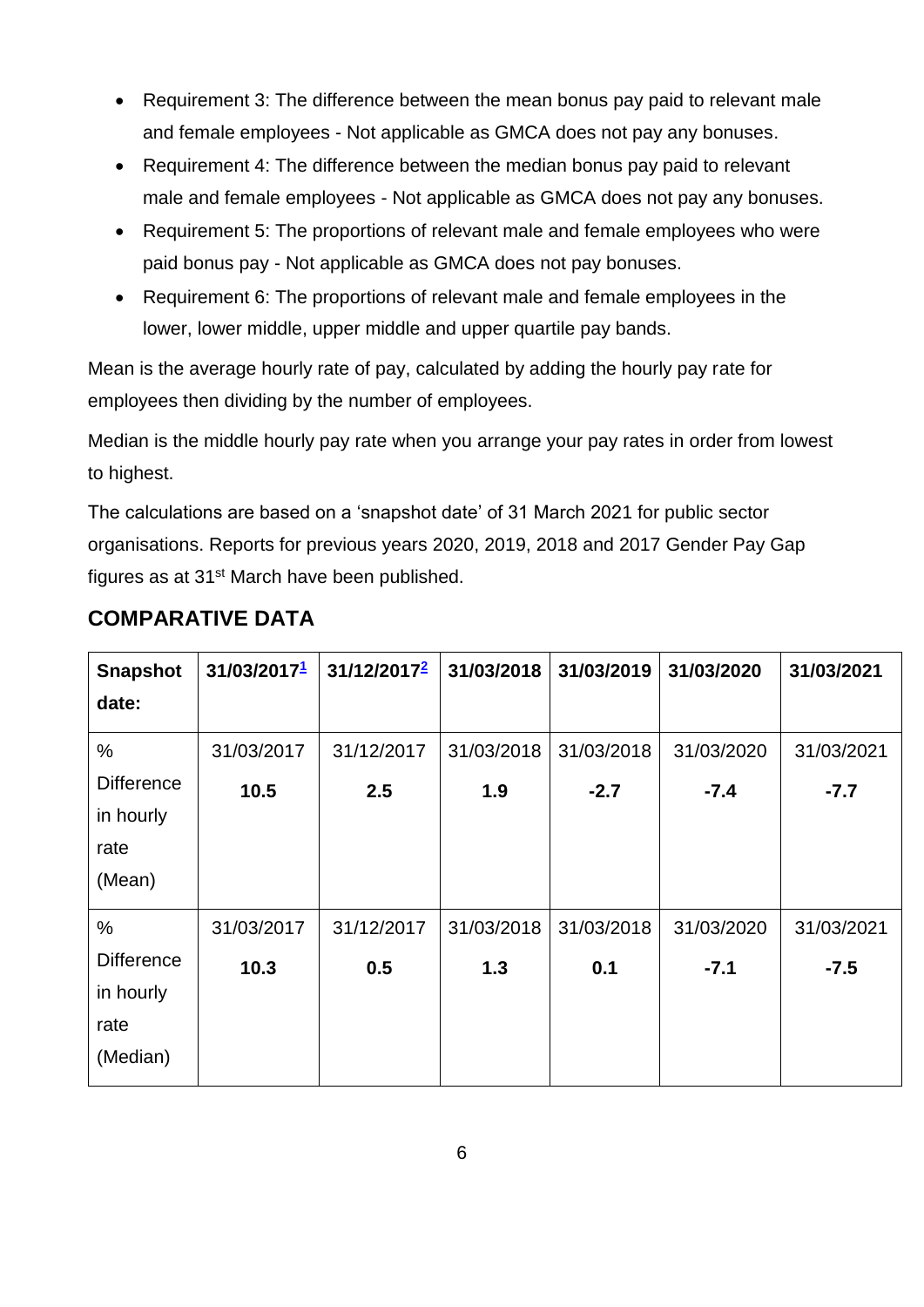| % Women    | 31/03/2017 | 31/12/2017 | 31/03/2018 | 31/03/2018 | 31/03/2020 | 31/03/2021 |
|------------|------------|------------|------------|------------|------------|------------|
| in lower   | 38.30      | 40.69      | 40.40      | 37.90      | 37.70      | 35.80      |
| pay        |            |            |            |            |            |            |
| quartile   |            |            |            |            |            |            |
| % Women    | 31/03/2017 | 31/12/2017 | 31/03/2018 | 31/03/2018 | 31/03/2020 | 31/03/2021 |
| in lower   | 2.60       | 2.38       | 4.10       | 6.00       | 6.34       | 8.30       |
| middle pay |            |            |            |            |            |            |
| quartile   |            |            |            |            |            |            |
|            |            |            |            |            |            |            |
| % Women    | 31/03/2017 | 31/12/2017 | 31/03/2018 | 31/03/2018 | 31/03/2020 | 31/03/2021 |
| in upper   | 8.50       | 13.42      | 13.30      | 15.20      | 16.07      | 16.10      |
| middle pay |            |            |            |            |            |            |
| quartile   |            |            |            |            |            |            |
| % Women    | 31/03/2017 | 31/12/2017 | 31/03/2018 | 31/03/2018 | 31/03/2020 | 31/03/2021 |
| in top pay | 14.70      | 25.11      | 24.90      | 28.10      | 36.04      | 37.10      |
| quartile   |            |            |            |            |            |            |
|            |            |            |            |            |            |            |

A negative gender pay gap means that, on average, women's gross hourly earnings are higher than those of men.

<span id="page-6-0"></span>GMFRS<sup>1</sup> gender pay gap figures, as of March 2017. This data reflects the Gender Pay Gap status before integration took place into the GMCA.

<span id="page-6-1"></span>GMFRS<sup>2</sup> gender pay gap figures, as of December 2017. This data reflects the Gender Pay Gap status after GMFRS integration took place into the GMCA.

From 1 April 2017, GMCA adopted more powers, devolved from central government. With effect from 4th May 2017, a newly elected Mayor for Greater Manchester (GM) was appointed to implement those powers and make more decisions locally to improve the lives of GM residents. As part of this transition, GMFRS integrated with GMCA on 8th May 2017.

The data above provides an overall positive picture of the Gender Pay Gap improvement in the GMCA. The year on year increases in Quartiles 2 to 4 and a decrease in Quartile 1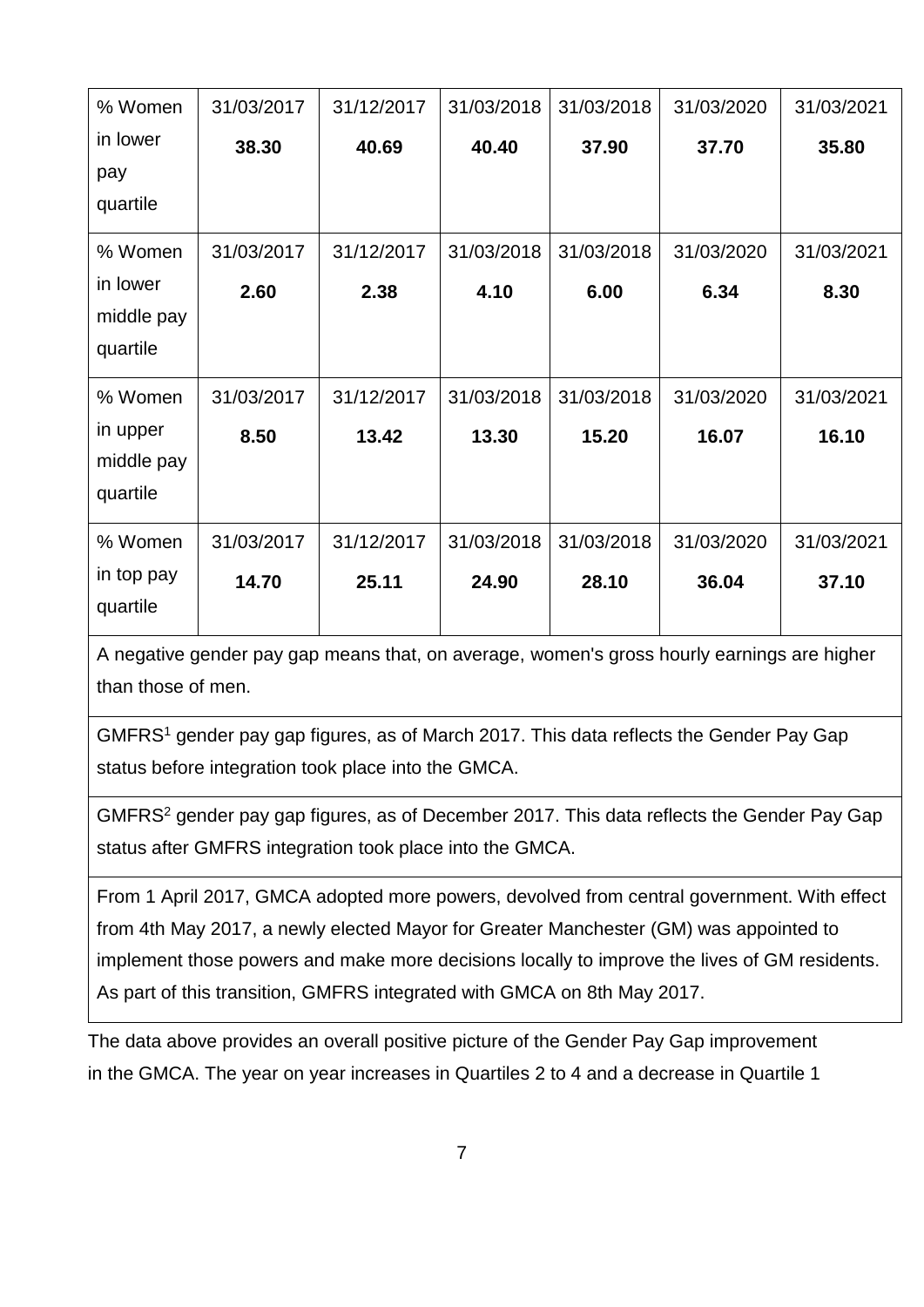from 2017 are very positive and an indicator that the overall recruitment strategy is working in terms of Gender Pay Gap.

Currently, it is difficult to do a comparison of Gender Pay Gap figures to other organisations at the snapshot date of 31 March 2021 due to low publication rates.

### **1.4GENDER PAY GAP – KEY FINDINGS**

GMCA Gender Pay Gap is based on hourly rates of pay as at 31 March 2021. Female staff hourly earnings were on average 7.7% (mean) higher than male staff and 7.5% (median) in favour of female staff.

The Gender Pay Gap gives a snapshot of the gender pay balance within an organisation. It measures the differences between the relevant earnings of all male and female employees, irrespective of their role or seniority

#### The biggest driver in the GMCA Gender Pay Gap is the structure of its workforce.

- Overall, results for March 2021 tell us that the GMCA has decreased gender inequality within the workplace, as the Gender Pay Gap mean is below the national average by around 22.6 percentage points, and the median by 22.9 percentage points.
- The gender distribution over the pay groups indicates that 24.3% of the GMCA relevant paid workforce in March 2021 consists of female staff.
- The workforce reflects a greater proportion of male staff in roles affected by occupational segregation. This is evident from the proportion distribution of men in the "lower middle" and "upper middle" quartiles. A significant number of male staff are within senior higher-paid roles, when compared to female staff.
- 62.54% of all male staff are Firefighters and Crew Managers, earning a similar hourly rate, lower than the average, which reduces the overall hourly rate for male staff. In comparison 16.30% of female employees are in similar roles therefore, not having the same influence on the averages.

### **1.5OCCUPATIONAL GROUPS**

 The mean and median are in favour of male staff for both Uniformed and Support staff.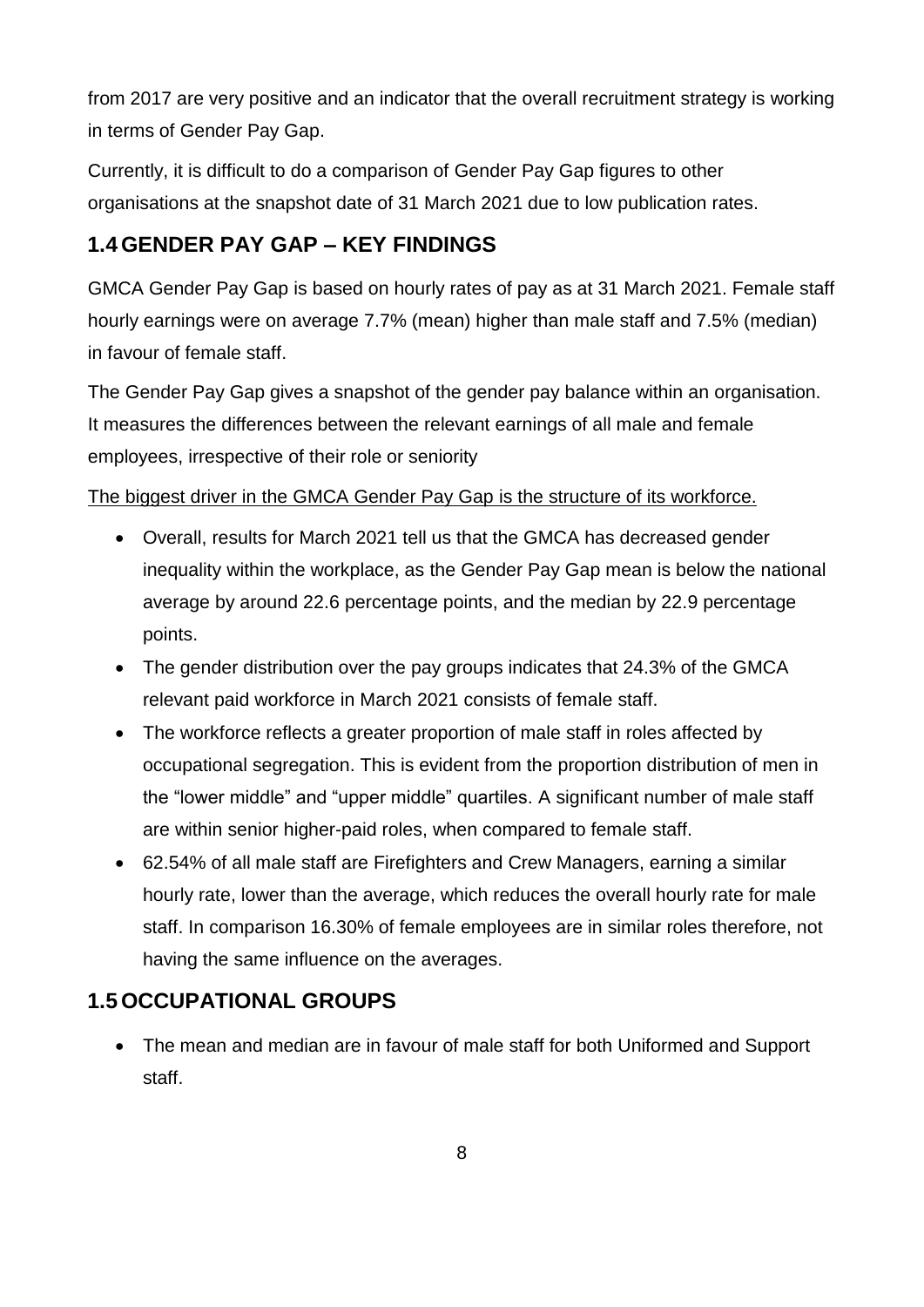- The main contribution to the Gender Pay Gap is the predominance of male staff across all Uniformed ranks with less female staff in the senior Uniformed roles.
- Results over the period 2020 to 2021 show there has been a slight improvement in the Gender Pay Gap for Uniformed in 2021, where the percentage point has improved by 1.78% and a slight deterioration for Support staff of 1.76% from the previous year.
- The improvement is due to an increased intake of female Trainee Firefighters and development into higher ranked roles which has had a positive outcome on both mean and median for Uniformed Staff. Over time it is hoped that with promotion of these new female recruits into more senior roles will rebalance the lack of females in the senior Uniformed roles.

#### **1.6QUARTILE PAY BANDS**

- The pay quartile analysis shows that there has been a significant improvement of female representation within the upper quartiles. 38.17% of female staff employed are now within the upper quartile.
- Overall, 36.78% of female staff employed are in the lower quartile compared to only 21.19% of men employed. This is an improvement on previous years of 2.4%.
- The pay quartile distribution data tells us that most Uniformed colleagues are in the "lower middle" and "upper middle" quartiles when staff are arranged in order of hourly pay rate.
- Above that, the number of female staff employed is consistently lower than male staff across all four quartiles, the proportion of female staff ranging between 8%, 16% and 37% in the top 3 quartiles in 2021.

### **2. SECTION – 2 ETHNICITY PAY GAP**

Currently there is no obligation or legal guidance for employers to provide their Ethnicity Pay Gap data. The GMCA have decided to voluntary provide a picture of their Majority and Minority Ethnicity Pay Gap in the interest of transparency. The government published a consultation into whether employers should be required to report on pay gaps by ethnicity in October 2018. The consultation sought views on:

 what ethnicity pay information should be reported by employers to allow for meaningful action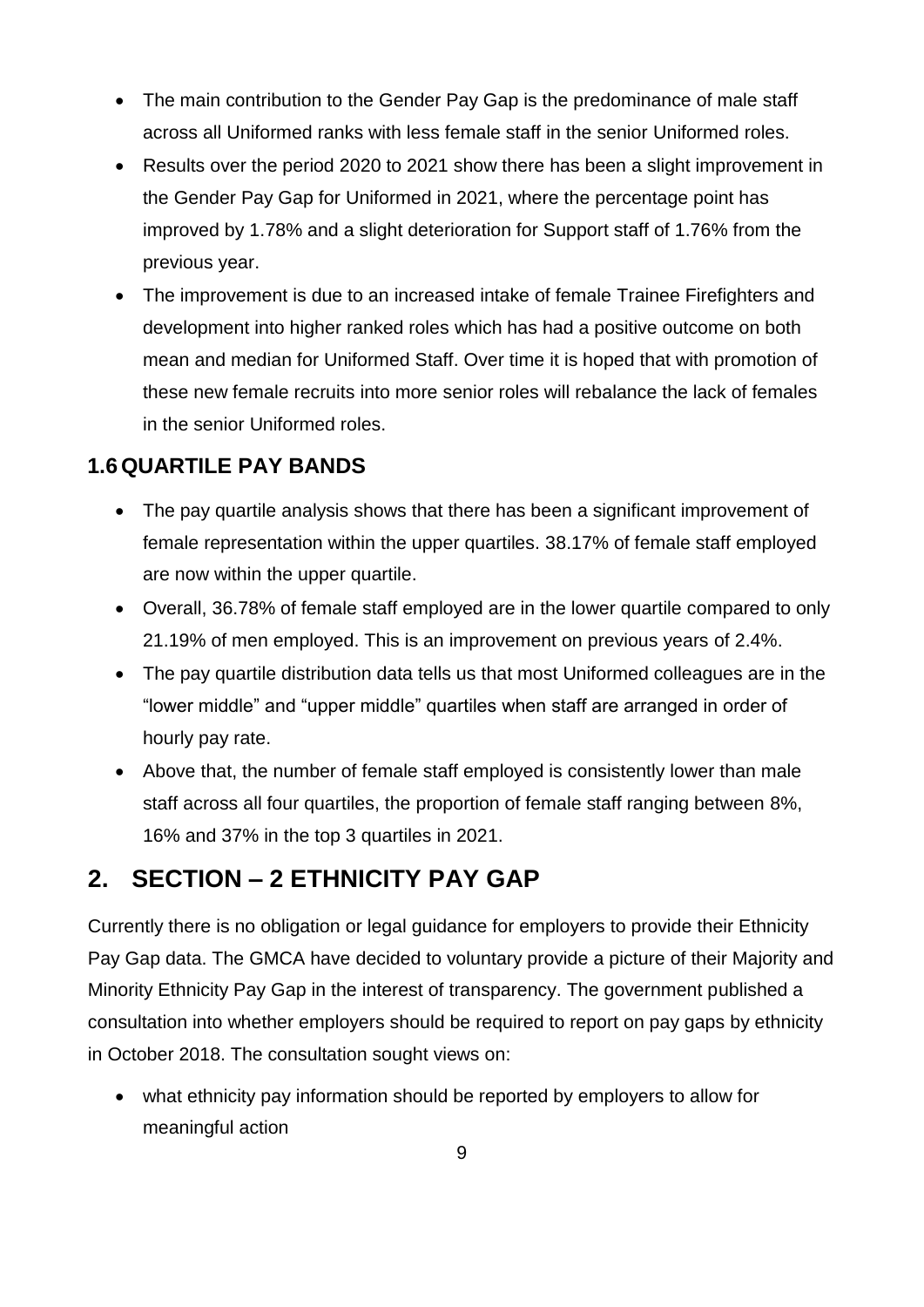- who should be expected to report
- next steps.

Following this consultation, there is still no indication of when ethnicity pay reporting will be introduced, and whilst the potential complexity of reporting by ethnicity means that this is likely to be some way off, a small but growing number of organisations are already reporting this information.

Releasing the Ethnicity Pay Gap alongside the Gender Pay Gap, prior to this becoming a legislative requirement, the GMCA will be able to identify any anomalies early and commence the process of addressing these issues. Prominent organisations who have signed a commitment to ethnic pay gap reporting in a bid to encourage others to do so include Bank of England, Citigroup, Deloitte, Ernst and Young, KPMG, HSBC, Lloyds of London, Santander, Sodexo, amongst others.

The table below depicts a few Public Sector Organisations who have published their March 2020/1 Ethnicity Pay Gap.

| <b>Public Sector Organisations Ethnicity</b> | % Difference in |       | % Difference in |        |
|----------------------------------------------|-----------------|-------|-----------------|--------|
| Pay Gap for the snapshot date 31             | hourly rate     |       | hourly rate     |        |
| <b>March 2020/1</b>                          | (Mean)          |       | (Median)        |        |
| <b>GMCA</b>                                  | 4.4             | lower | 1.26            | lower  |
| Office of National Statistics (2019 Data)    | 2.3             | lower | 1.9             | lower  |
| <b>Reading Borough Council</b>               | 6.9             | lower | 0.3             | lower  |
| <b>Westminster City Council</b>              | 17.1            | lower | 17.2            | lower  |
| <b>Oxford City Council</b>                   | 10.3            | lower | 9.4             | lower  |
| <b>Enfield Council</b>                       | 9.5             | lower | 3.0             | lower  |
| <b>London Councils</b>                       | 2.9             | lower | $-5.3$          | higher |
| <b>Nottingham City Council</b>               | 7.9             | lower | 8.6             | lower  |
| <b>Brighton &amp; Hove City Council</b>      | 7.0             | lower | 3.1             | lower  |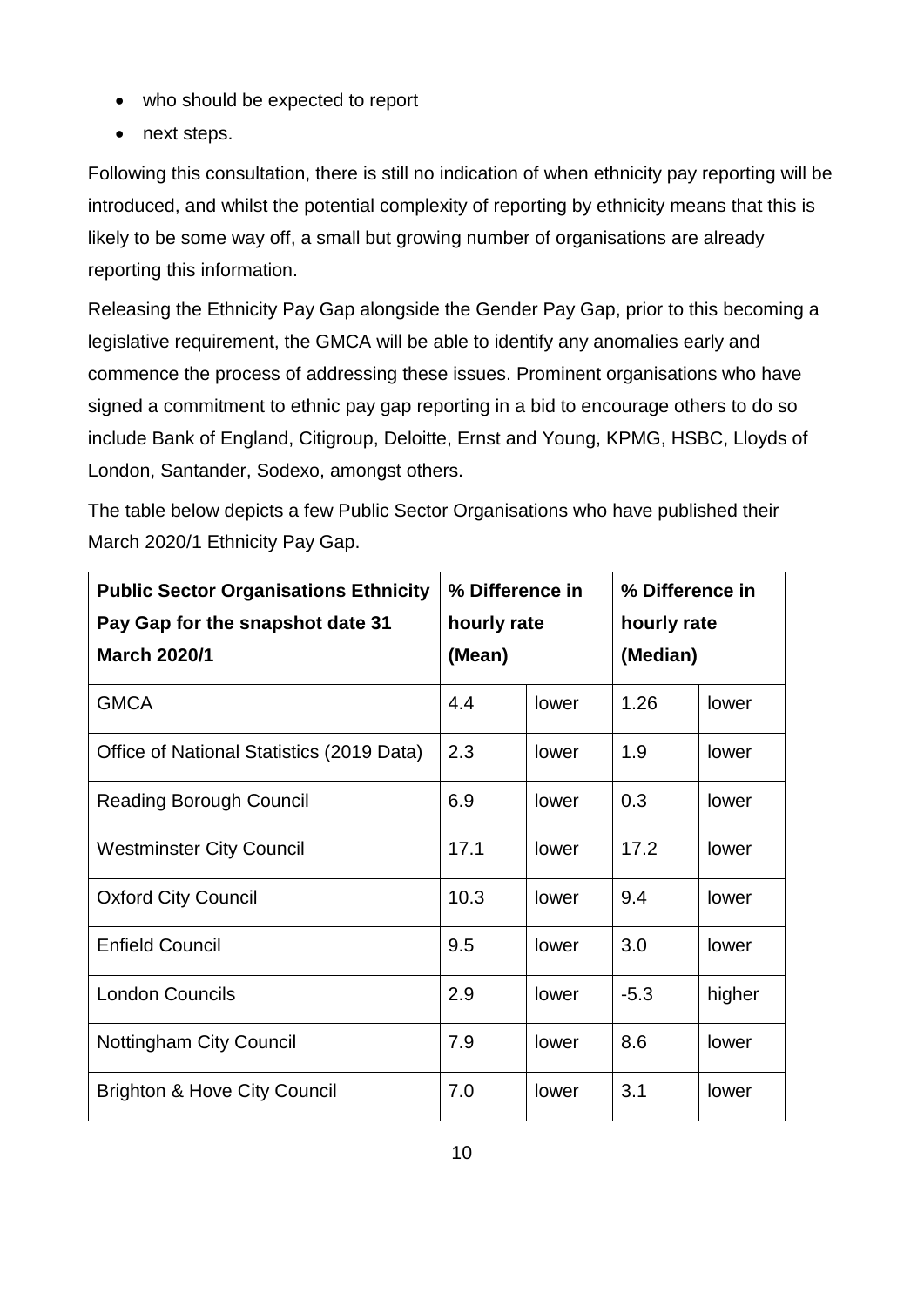| $\overline{\phantom{a}}$<br>_<br>. —<br>∽.<br>⊔ບ | C.<br>v.v | lower | -<br>. | lower |
|--------------------------------------------------|-----------|-------|--------|-------|
|                                                  |           |       |        |       |

GMCA Ethnicity Pay Gap is based on hourly rates of pay as at 31 March 2021 the minority ethnic staff hourly earnings were on average 4.4% (mean) lower than the majority ethnic staff and the median 1.26% in favour of majority ethnic staff.

The Ethnicity Pay Gap has been calculated using the same legal requirements and principles as the Gender Pay Gap. This is to ensure consistency for both Gender and Ethnicity Pay Gap calculation methods for the GMCA.

An Ethnicity Pay Gap (mean or median) is the difference between the relevant hourly rate of pay of employees who are part of the ethnic majority and that of the employees who are part of the ethnic minority. The figure is expressed as a percentage of pay of the employees who are part of the ethnic majority.

There are a few points to note in relation to Ethnicity Pay Gap:

- There is also no legal requirement for employees to disclose their ethnicity. Therefore, the numbers only represent those who have disclosed, and this could potentially distort the average pay rates and ultimately the pay gap for either minority and / or majority groups.
- It is thought that including employees who have not disclosed their Ethnicity on their own or including them within the majority does not give an accurate representation of the GMCA Ethnicity Pay Gap.
- It is important to understand that the calculation or outcome of the Ethnicity Pay Gap could change once legislative requirements have been introduced by the Government.
- The mean hourly rate for uniformed ethnic minority groups increased in 2021 due to development and progression into higher ranks.
- GMCA have a lower representation of employees from ethnic minority groups in senior, higher paid roles
- Fewer employees from the lower and upper quartiles have disclosed their ethnicity to the GMCA. This means several lower and higher paid individuals are not reflected in the pay gap calculations, which may impact the numbers in future years.